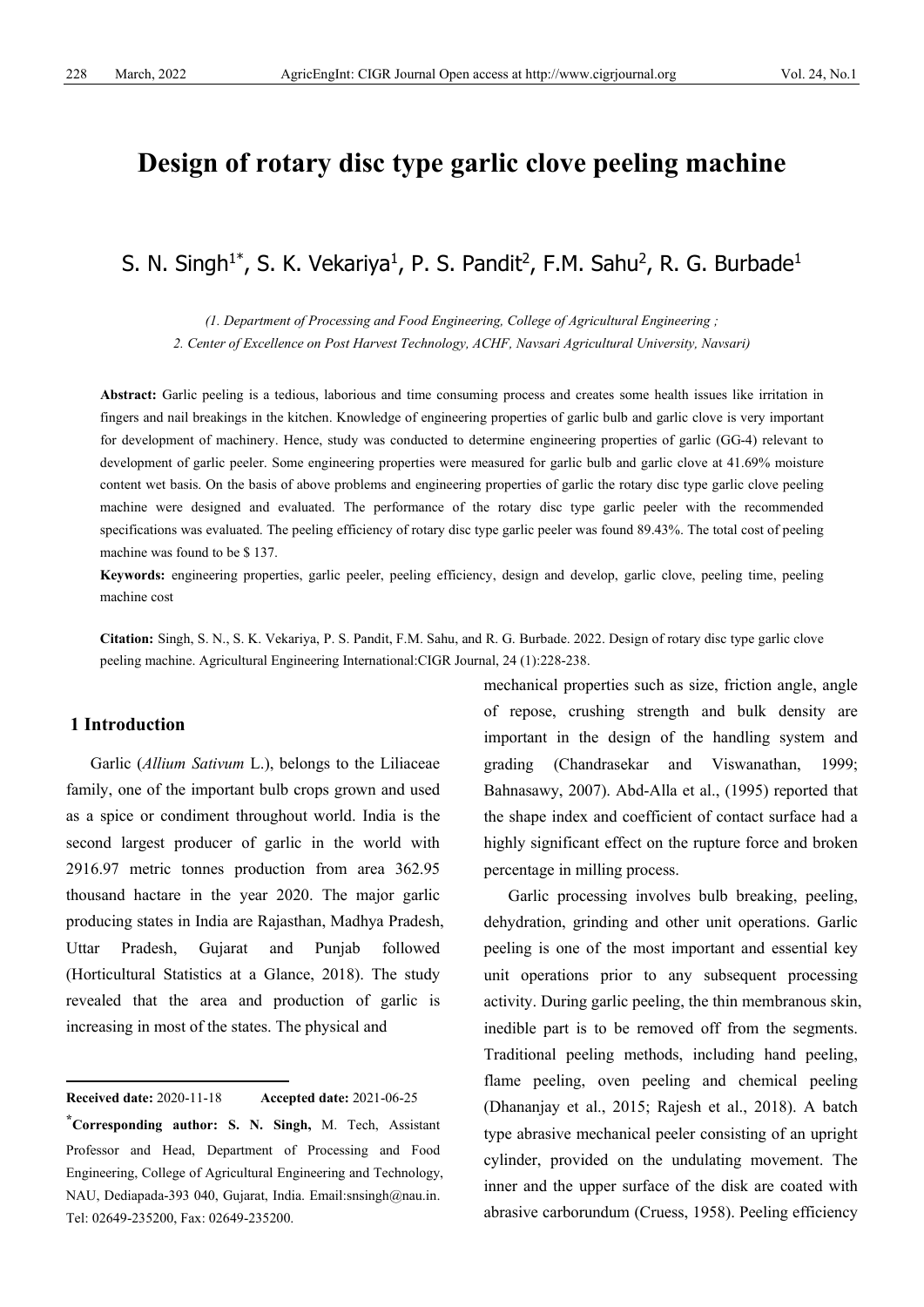of low cost garlic clove peeler was 97%-98% (Mudgal and Chapawat 2008).

Very little work has been done on the garlic peeling and it is restricted to traditional peeling method only. Traditional peeling method, hand peeling, flame peeling, oven peeling, and chemical peeling are being used in processing industries, big restaurants, hotels and kitchens. These are laborious, time consuming, cost intensive and restrict speed of processing activity (Kaur et al., 2019). The manual method of garlic peeling involved higher labour cost, time consuming etc. It also creates some health issues like irritation in fingers, blisters in hands and nail breakings in the kitchen. To overcome these problems and cater the needs of garlic peeling in an easier manner, the rotary disc type garlic peeler was designed and evaluated.

#### **2 Material and methods**

## **2.1 Determination of various engineering properties of garlic bulb and garlic clove**

The variety GG-4 which was developed by Junagadh Agricultural University was used for the experiment as this was identified as a suitable variety generally available in local market of Narmada District. The fresh, well matured and cured garlic bulbs were procured from the farm of CAET, NAU, Dediapada, Gujarat, India. The procured materials were packed in a bag and kept in storage until use. Engineering properties of garlic relevant to the development of garlic peeler were identified and determined. All the engineering properties were measured for garlic bulb and garlic clove at 41.69% moisture content wet basis.

2.1.1 Length, width and thickness of garlic bulb and clove

A random sample of 100 garlic bulbs and garlic cloves were selected and measured as specified by length, width and thickness at the three mutually perpendicular axes by vernier caliper to an accuracy of 0.01 mm (Haciseferogullari et al., 2005).

2.1.2 Geometric mean diameter and sphericity of garlic bulb and clove

The geometric mean diameter (D) of the garlic bulb and clove were calculated by using the following formula (Mohsenin, 1986; Bahnasawy, 2007).

$$
D = (w \times l \times t)^{1/3} \tag{1}
$$

Where,

*D = Geometric mean diameter (mm)*

*w = Equatorial diameter or width (mm)*

*l = Polar diameter or length (mm)*

*t = Thickness (mm)*

The sphericity of the garlic bulb and garlic clove was calculated using the following formulae (Mohsenin, 1986; Abalone et al., 2004).

$$
S = \frac{(l \times w \times t)^{1/3}}{l} \tag{2}
$$

Where,

*S = Sphericity*

2.1.3 Shape index

Shape index is used to evaluate the shape of the garlic bulbs and cloves. It was calculated according to the following Equation 3 (Abd-Alla, 1993):

$$
Shape Index = w/\sqrt{l \times t}
$$
 (3)

#### 2.1.4 Mass

A randomly sample of garlic bulb, garlic clove and 1000 clove mass was measure using an electronic balance having an accuracy of 0.001g. This parameter would govern the material handling capacity of the machine.

#### 2.1.5 Volume of clove

Volume of intact agricultural product due to irregular shape is usually determined by volume displacement method using a general purpose reagent (toluene rectified) with the help of measuring cylinder and following equation is used for calculating the volume:

$$
Volume = \frac{Weight \ of \ displaced \ volume}{Density \ of \ volume}
$$
 (4)

2.1.6 Bulk density

The bulk density of cloves was determined by using a wooden box with an inside dimension of  $0.26 \times 0.26$  $\times 0.40$  m and an electronic balance. This wooden box was fully filled with upper surface excess clove removed and weighed. The bulk density was calculated as follows:

$$
\gamma = \frac{m}{v} \tag{5}
$$

Where,

$$
\gamma = the bulk density (kg m-3)
$$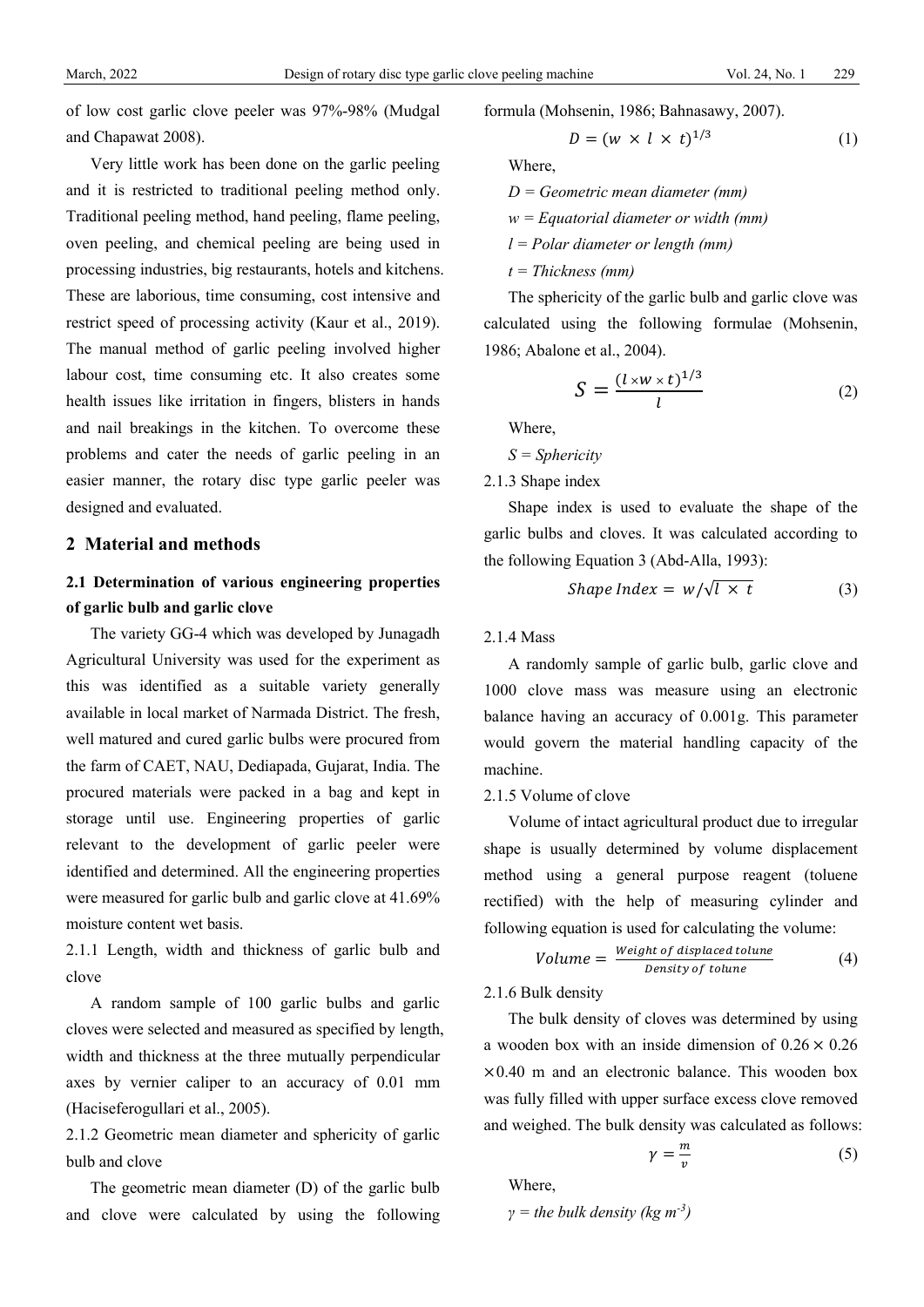- $m =$  *the mass of the cloves (kg)*
- *v = the volume of wooden box (m<sup>3</sup> )*
- 2.1.7 Co-efficient of static friction

The coefficient of static friction of garlic bulb and cloves were determined by inclined plane method. The test surfaces used were mild steel and glass. The samples were placed on the test surface at the top edge. The inclined surface was tilted until the samples begin to move leaving an inclined surface. The angle of inclination with the horizontal was measured by a scale provided and taken as an angle of internal friction and tangent of the angle was taken as co-efficient of friction between surface and sample (Sahay and Singh, 1998).

$$
\mu = \tan \theta \tag{6}
$$

Where,

 *= Co-efficient of static friction,*  $\theta$  = *Angle of inclination of material surface,*  $\degree$ 

#### 2.1.8 Angle of repose

The angle of repose is the angle between the base and the slope of the cone formed on a free vertical fall of the granular material to a horizontal plane. The dynamic angle of repose of garlic cloves were measured by the 'emptying method'. A metal container having 125 mm diameter width and 200 mm height was used to determine the dynamic angle of repose of garlic cloves. A removable front panel with 200 mm height and 125 mm width was used to release the material sideways. The container was filled with the garlic sets leveled and then the front panel was quickly slide upwards allowing the garlic cloves to flow out. The angle of repose was calculated from the movement of the maximum depth of the free surface of the sample and the diameter of the container. The procedure was replicated five times with different samples and the mean was calculated (Mohsenin, 1986; Karababa, 2006; Manjunatha, 2008).

$$
\theta = \tan^{-1} \frac{2H}{D} \tag{7}
$$

Where,

- $\theta$  = *Angle of repose* ( $\degree$ ) *H = Height of the sample (cm)*
- *D = Diameter of sample (cm)*

2.1.9 Moisture content

Moisture content of the garlic cloves was determined

by convection oven method. Three samples of 15 g each were weighed and placed in moisture boxes. The samples were heated (105  $\pm$  0.5 °C) for 24 or 36 h to until constant weight. Mass was obtained, than the samples were taken out and cooled in desiccators and weighed in electronic balance. The percent moisture was determined by using following formula (AOAC, 2000):

M. C, % (w. b. ) = ℎ − ℎ ℎ × 100

(8)

#### 2.1.10 Compressive force

The compressive force is relevant in studying energy requirement during bulb breaking, garlic peeling, garlic powder making, material resistance, mechanical damage etc. The compressive force of garlic was determined using a Texture Analyzer (Model TA. HDi).

#### 2.1.11 Terminal velocity of clove

The terminal velocity is a useful parameter in designing blowers for aeration and separation of undesirable materials. The terminal velocity of garlic cloves was measured using an air column. For each test, a small sample was dropped into the air stream from the top of the air column, up which air was blown to suspend the material in the air stream. The air velocity near the location of the clove suspension was measured by a digital hot wire anemometer having a least count of 0.1 m s-1 (Zewdu and Solomon, 2007; Bakhtiari and Ahmad, 2015).

#### 2.1.12 Husk to clove ratio

Husk to clove ratio is the ratio of the mass of husk to the mass of garlic clove.

$$
husk\ to\ clove\ ratio = \frac{mass\ of\ husk}{mass\ of\ clove} \tag{9}
$$

2.1.13 Number of clove in one bulb

Numbers of garlic cloves in one garlic bulb were measured by physically breaking 10 garlic bulbs and count number of garlic clove in each bulb. The mean values of garlic cloves were calculated by a taking mean of 10 garlic bulbs clove.

2.1.14 Bulb to waste ratio

Bulb to waste ratio of garlic bulb was measured by using following formula.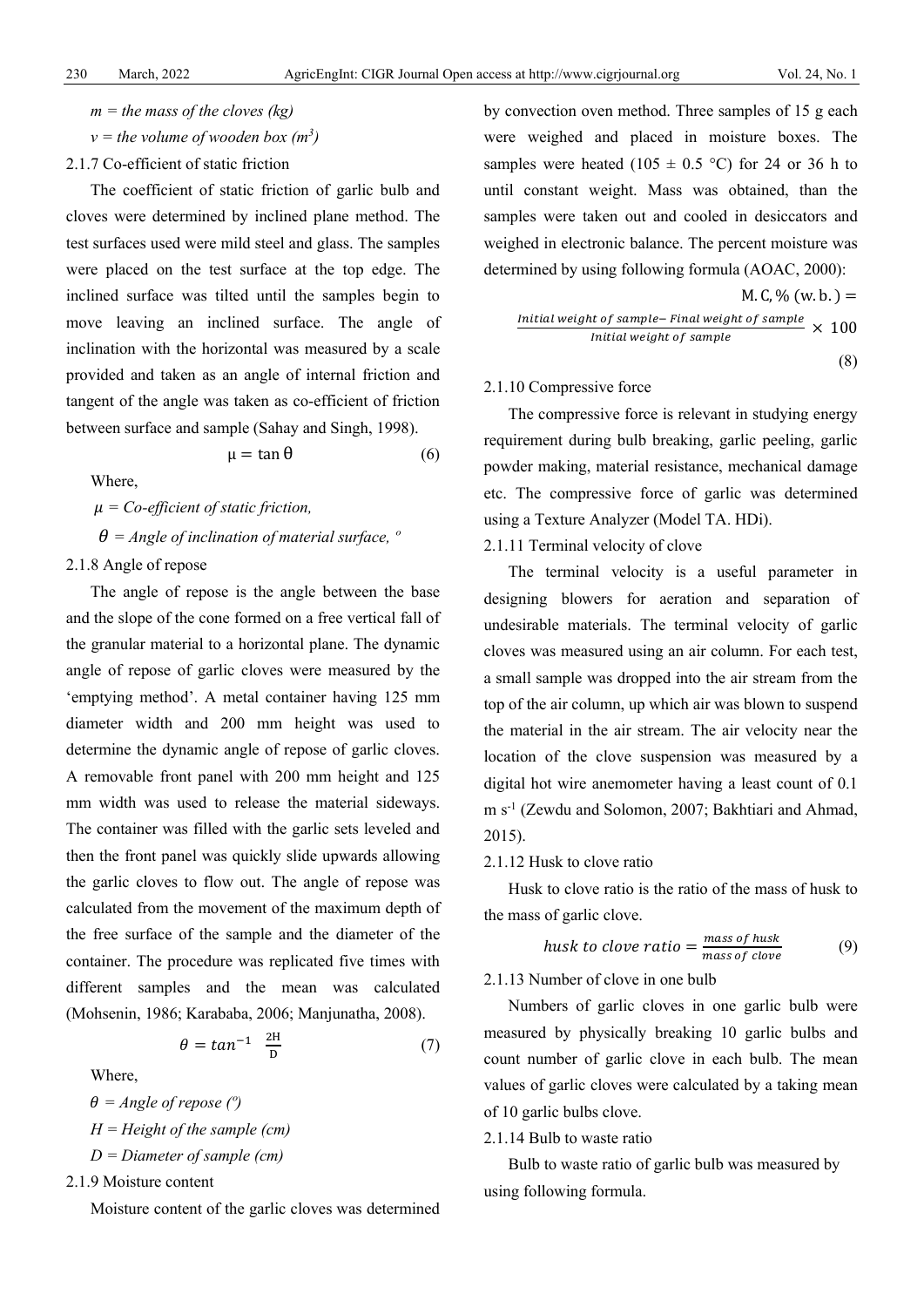Bulb to waste  $ratio = \frac{weight \space of \space garticle \space value}{weight \space of \space garticle \space bulk \space value}$ (10)

2.1.15 Clove to waste ratio

Clove to waste ratio was measured by using following formula

*close to waste ratio* = 
$$
\frac{\text{weight of close}}{\text{weight of waste}}
$$
 (11)

**2.2 Basic considerations in development and fabrication of the garlic peeler**

The following points were kept in mind while developing and fabricating the garlic peeling machine (Manjunatha, 2007).

The machine must be simple and easy to fabricate.

The feeding is to be done manually.

The peeling unit should peel the clove efficiently with minimum damage.

The cleaning should manually.

There should be a provision for easy adjustments of disc speed.

Source of power would be electric motor.

Based on above considerations, the garlic peeler design was finalized which consists of the following units i.e feeding unit, peeling chamber and rotating disc, discharge, outlet of husk, blower, motor, speed controller and main frame.

## **2.3 Design and development of rotary disc type garlic clove peeling machine components**

Rotary disc type garlic clove peeler shows the basic components of the developed machine and works on the principle of the surface shearing. The disc coated with high quality rubber rotates against fixed cylinder as result of which the garlic get peels off due to shearing and frictional action. The objective of this study was to obtain developmental values of different components of the peeler to obtain maximum peeling efficiency, minimum material damage and energy consumption. Therefore, an experimental peeler was fabricated with provision to change speed of the rotary disc by speed regulator (Figure 1).



Figure 1 Rotary disc type garlic peeling machine

#### 2.3.1 Feed hopper

The feed hoper is required to feed the garlic into the peeling unit. The feed hopper with frustum cone type was considered suitable for feeding due to its simplicity and ease of fabrication. The angle of repose and bulk density was a guiding factor for developing the hopper. The feed hopper was made from 2 mm stainless steel sheet (S.S. sheet) and it was mounted on the cylindrical peeling chamber unit to feed garlic into peeling unit in order to have advantage of gravity force for free flow of the material from the hopper to the peeling unit. Following expression was used for determining volume or holding capacity of hopper (Mohsenin, 1970; Sitkei, 1976; Singh and Goswami, 1996) (Figure 2 and 3).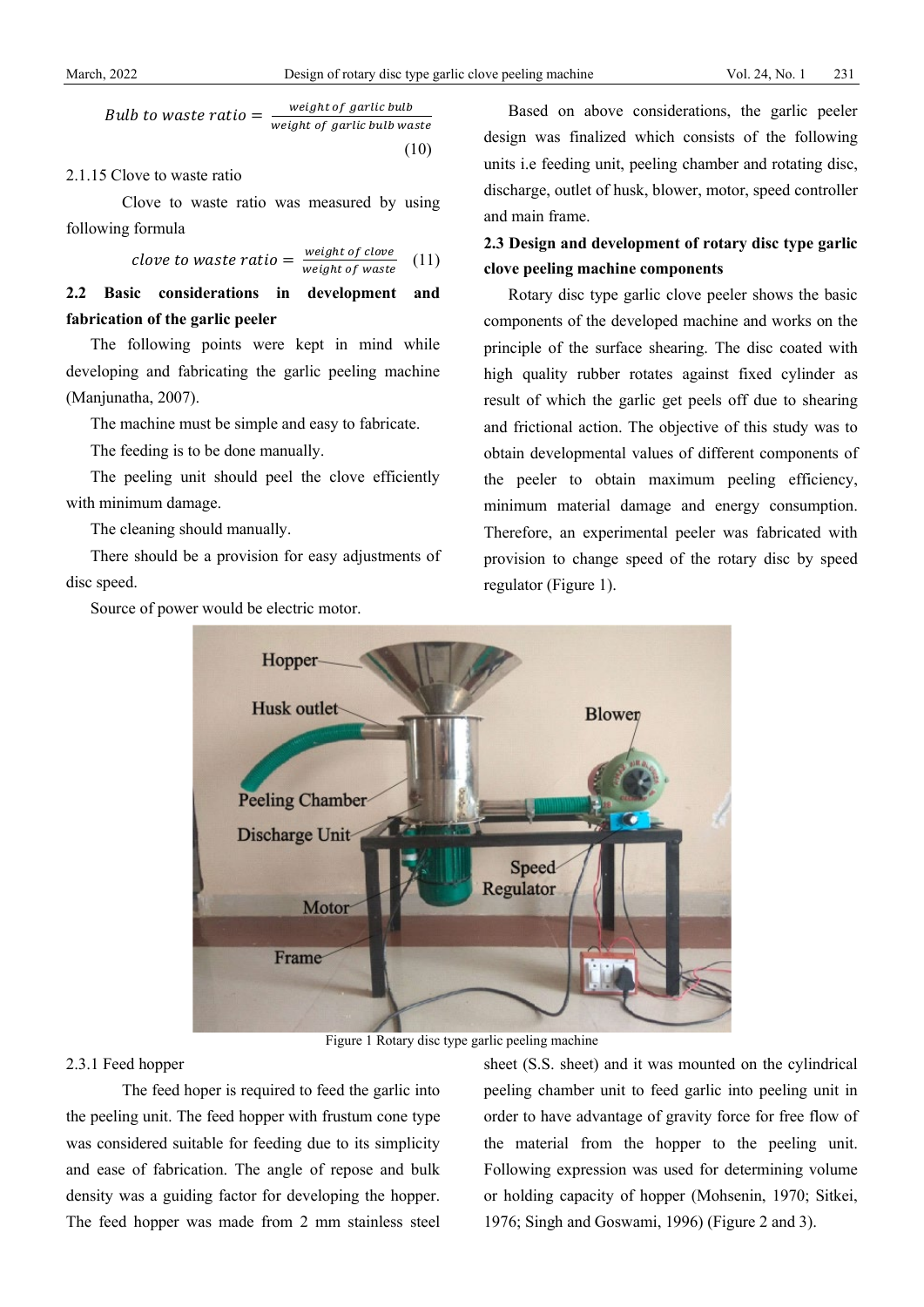$$
V = \frac{M}{\rho} \tag{12}
$$

Where,

*V = volume or holding capacity of the feed hopper (m<sup>3</sup> )*

*M = mass of garlic fed into the feed hopper during each filling (kg)* 

 $\rho$  = bulk density of the garlic (kg m<sup>-3</sup>)

2.3.1.1 Design calculation of hopper





The shape of the hopper is in shape of frustum cone. Therefore, the frustum cone formulas for calculating dimensions of hopper were used (Figure 2).

Let,

*a = top base diameter of frustum cone, cm*

*b = bottom base diameter of frustum cone, cm*

*h = height of the frustum cone, cm*

*ø = angle of repose of garlic = 39° (Taken from Table 3)*

$$
R = radius of the upper base frustum cone = \frac{a}{2} cm
$$
  

$$
r = radius of the lower base frustum cone = \frac{b}{2} cm
$$

From the above figures we get,

$$
tan 39 = \frac{h}{x} \tag{13}
$$

$$
x = \frac{h}{\tan 39} \qquad x = 0.81h \tag{14}
$$

Using mathematical equation for calculating the volume of truncated cone is,

$$
V = \frac{\pi}{3} [R^2 + r^2 + (R \times r)]h \tag{15}
$$

Where,

*R = radius of the upper base frustum cone r = radius of the lower base frustum cone V = volume of the frustum cone h = height of the frustum cone*

Assuming radius of the lower base frustum cone

$$
r = 3.5 \, \text{cm} \tag{16}
$$

From above figure

$$
R = x + 3.5 \tag{17}
$$

Putting the values of  $x$  from Equation (14).

$$
R = 0.81h + 3.5\tag{18}
$$

Using Equation 12.

$$
V = \frac{M}{\rho} \tag{19}
$$

Where,

*V = volume or holding capacity of the feed hopper, m <sup>3</sup>*

 *= mass of garlic fed into the feed hopper during each filling, kg*

 $\rho =$  bulk density of the garlic, kg m<sup>-3</sup>

From the experiment we get,

Bulk density of the garlic ( $\rho$ ) = 432 kg m<sup>-3</sup>

Assuming the capacity of hopper is 2 kg.

Therefore mass of garlic,  $M = 2$  kg

$$
V = \frac{2}{432} \tag{20}
$$

$$
V = 4.6 \times 10^{-3} \,\mathrm{m}^3
$$

 $V = 4600$  cm<sup>3</sup>

Assuming 5% free spaces in the hopper then,

Total volume  $V = 4600 + 230$  cm<sup>3</sup>

 $V = 4830$  cm<sup>3</sup>

Putting the whole values in Equation 15,

$$
4830 = \frac{3.14}{3} [(0.81h + 3.5)^2 + 3.5^2 + ((0.81h + 3.5) \times 3.5)]h
$$
 (21)

$$
4612.3 = (0.656h2 + 5.67h + 12.25 + 12.25+ (0.81h + 3.5) \times 3.5)h
$$
  

$$
4612.3 = (0.656h2 + 5.67h + 24.5 + (2.835h + 12.25))h
$$
  

$$
4612.3 = ([0.656h2 + 5.67h + 24.5] + (2.835h + 12.25))h
$$
  

$$
4612.3 = (0.656h2 + 8.505h + 36.75)h
$$
  

$$
(0.656h2 + 8.505h + 36.75)h - 4612.3 = 0
$$
  

$$
0.656h3 + 8.505h2 + 36.75h - 4612.3 = 0
$$
 (22)  
Equation 22 is the cubic equation of  $ax3 + bx2 + cx + d = 0$   
then,  
 $a = 0.656$   $b = 8.505$   $c = 36.75$   $d = -4612.3$   
Solutions of the cubic equation 0.656h<sup>3</sup> +  
 $8.505h2 + 36.75h - 4612.3 = 0$  are  $hl = 14.91$  cm  
 $h2 = -13.93 + i.16.65$  cm,  $h3 = -13.93 - i.16.65$  cm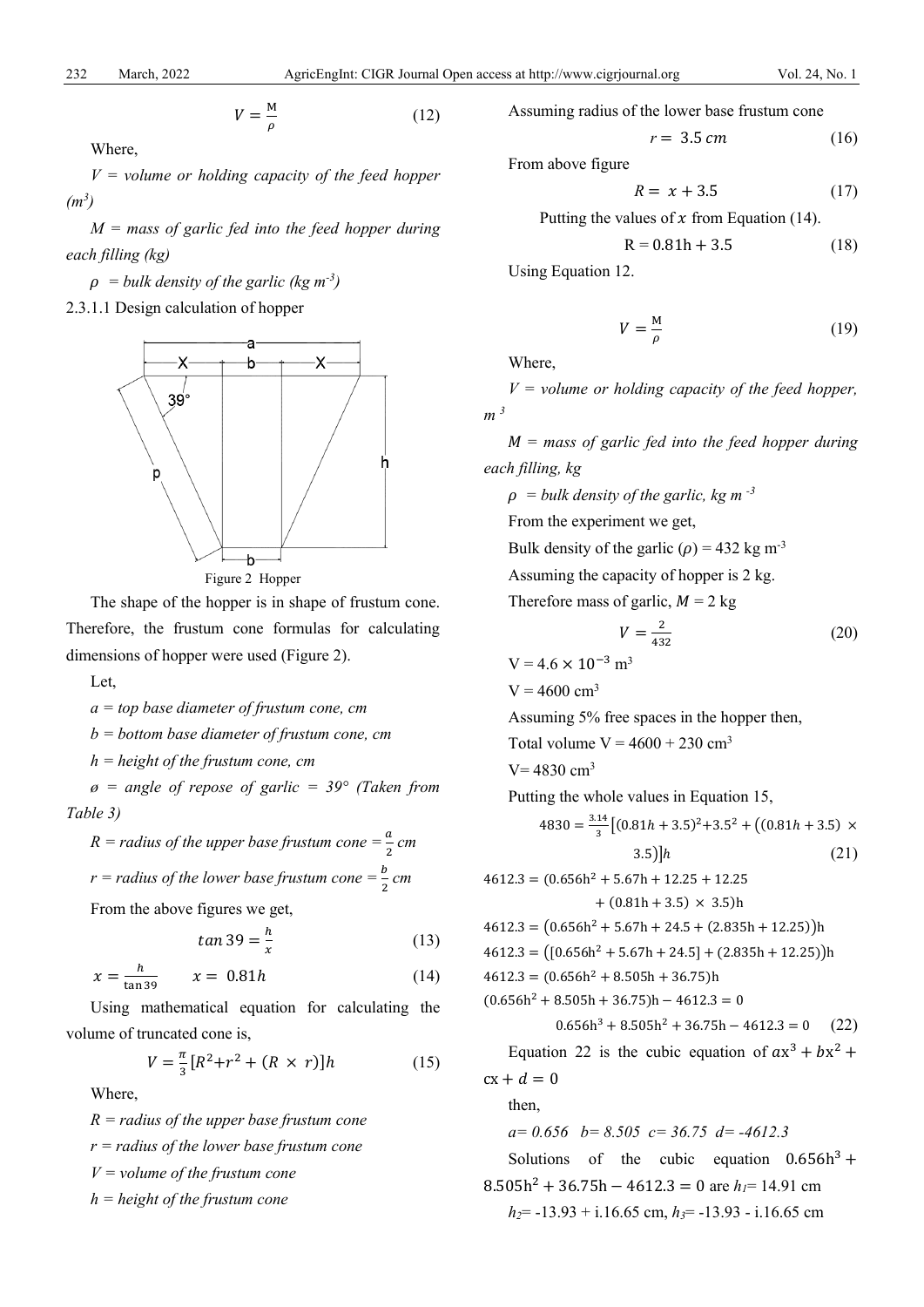Where,  $h_2$  and  $h_3$  are complex numbers so, taking  $h =$  $h_1 = 14.91$  cm.

Now, finding the value of  $x$  in Equation 14.

 $x = 0.81h, x = 0.81 \times 14.91, x = 12.07$  *cm* 

As per value of  $x$  and value of h finding the incline height of cone

Here is the formula of defining inclined height as follows:

$$
p2 = x2 + h2
$$

$$
p = \sqrt{x2 + h2}
$$

$$
p2 = \sqrt{12.072 + 14.912}
$$

$$
p2 = \sqrt{145.68 + 222.31}
$$

$$
p2 = \sqrt{367.99}
$$

$$
p = 17.18 cm
$$
Now finding the value of R as follows

Putting the value of *h* in Equation 18.

$$
R = 0.81h + 3.5
$$

 $R = (0.81 \times 14.91) + 3.5$ 

- $R = 15.57$  cm = 155.7 mm
- $r = 3.5$  cm = 35 mm

Therefore, the dimensions of the hopper are:

Top base diameter of hopper (a) =  $2R = 2 \times 15.57$  =

31.14 cm = 311.4 mm

Bottom base diameter of hopper (b) =  $2r = 2 \times 3.5$  =

 $7 cm = 70 mm$ 

Inclined length of hopper  $(p) = 17.18$  cm = 171.8 mm

Height of the hopper  $(h) = 14.91$  cm = 149 mm





### 2.3.2 Peeling chamber and disc

Peeling chamber with rubber coated were required to peel the garlic. It was developed to peel the garlic with minimum damage to the clove and with maximum peeling efficiency. This unit mainly comprises of a

cylinder inner side coated with food grade rubber. The hollow cylinder used for peeling was made up of 2 mm thickness stainless steel with height of 250 mm. (Figure 4).



Figure 4 Peeling chamber

2.3.2.1 Design of cylindrical peeling chamber:

Bulk density of garlic =  $432 \text{ kg m}^3$ 

The capacity of hopper  $= 2$  kg,

Therefore, the capacity of peeling chamber  $= 1.5$ times of capacity of hopper

$$
= 3 \text{ kg}
$$

Volume of the peeling chamber (V) =  $\frac{3}{10}$ 432

$$
= 6.9 \times 10^{-3} \text{ m}^3
$$

 $= 6900 \text{ cm}^3$ 

Here using mathematical hollow cylinder Equation (23).

$$
V = \pi r'^2 H \tag{23}
$$

Where,

*V = Volume of peeling chamber*

*r' = Radius of the peeling chamber*

*H = Height of the peeling chamber*

Assuming the height of the cylindrical peeling chamber  $(H) = 25$  cm

Putting the values of V and h in Equation 23.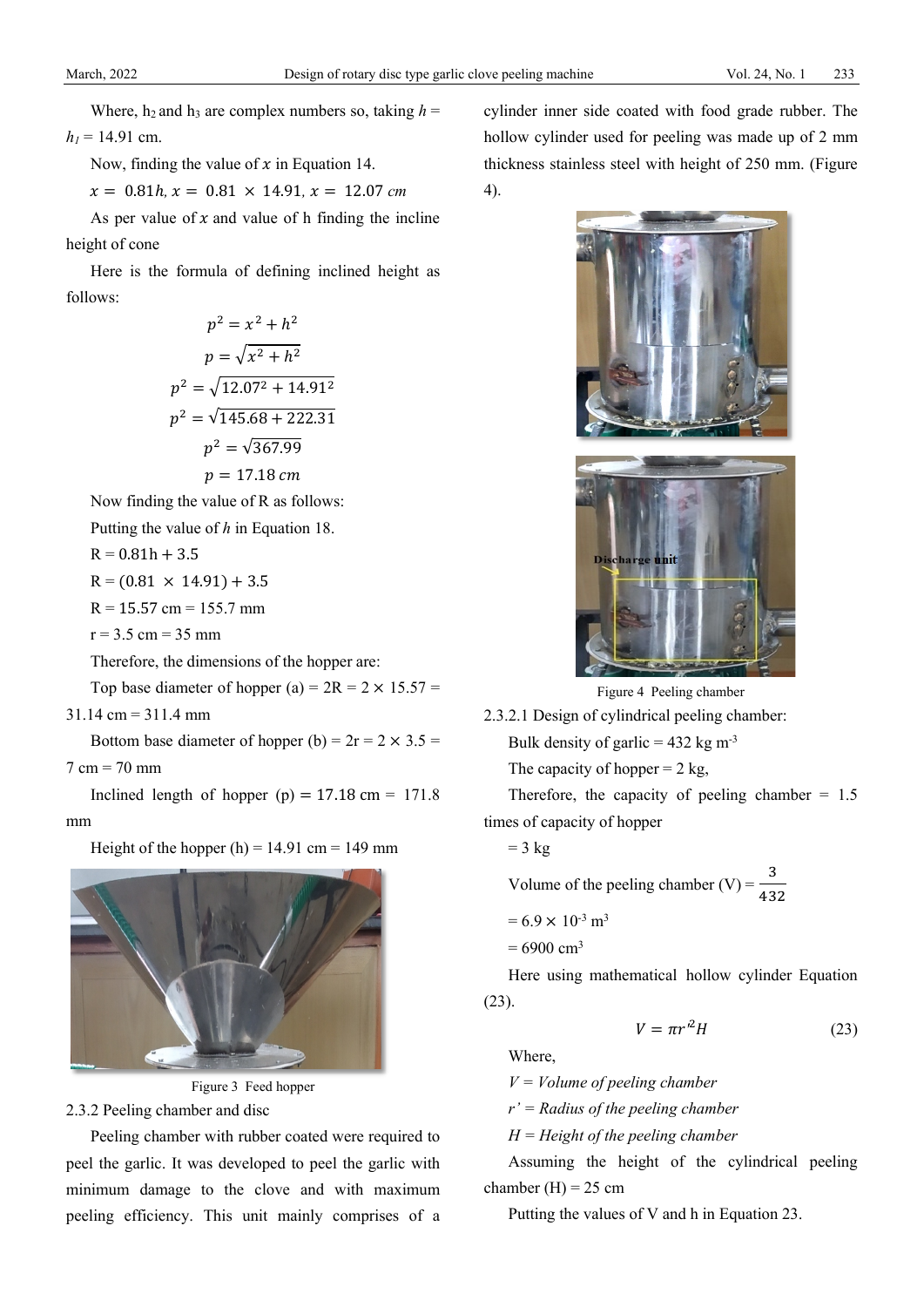$6900 = 3.14 \times r^2 \times 25 \quad r^2 = \frac{6900}{3.14 \times 25}$  $r^2 = 87.8$ 

 $r' = 9.3$  cm = 93 mm

Diameter of the peeling chamber  $(D) = 18.6$  cm = 186 mm

Therefore, the dimensions of the peeling chamber are: Diameter of peeling (D) =  $2r' = 2 \times 9.3$  cm = 18.6  $cm = 186$  mm

Height of peeling chamber (H) =  $25 \text{ cm} = 250 \text{ mm}$ 2.3.2.2 Calculation of rotary disc diameter

The rotary disc was fitted in the peeling chamber. For free rotations of rotary disc in the chamber, 0.25 cm clearance between disc and inner wall of the peeling chamber was fixed. Therefore the diameter of rotary disc  $= 18.60 - 0.50 = 18.10$  cm  $= 181$  mm. The diameter of cylinder was 186 mm with one end open and one ends closed. The inner surface of the cylinder was coated with 3 mm thick high quality semi hard food grade white rubber. Rotating disc having 181 mm diameter with food grade white rubber coated. The disc made from stainless steel was peeled the garlic cloves. Cylinder was fixed with motor and disc was free to rotate inside a peeling chamber. Speed regulator to control the speed of the motor shaft and the disc was fixed on the shaft.

2.3.3 Discharge of peeled product

The cross sectional area of discharge unit of peeled products was 80 mm x 100 mm. The blower is connected to the discharge unit. When air comes from blower to the discharge unit, the husk content of garlic was removed through husk content outlet. After that the mixture of peeled garlic, unpeeled garlic and damaged garlic were

collected and separated manually from discharge unit. (Figure 4)

#### 2.3.4 Motor

Induction motor of 0.746 kW capacity was used to rotate the rotary disc in peeling chamber. The rotary disc was attached with the shaft of motor. The speed of the motor was 2880 rpm.

#### 2.3.5 Blower

The blower consists of three leaf impeller fixed to the central shaft. That rotates horizontally with the help of 0.186 kW electric motor, Blower was used to supply air for separation of peel from peeled garlic cloves. It rotates at the speed of 2800 rpm and volume of air supply can be adjusted with the help of impeller suction section provided at side of the blower.

#### 2.3.6 Speed regulator

Speed regulator was used to regulate the speed of the motor.

#### 2.3.7 Main frame

The main frame was required to support other parts of the garlic peeler. The main frame was fabricated from M.S. angle  $(25 \times 25 \times 3 \text{ mm})$  for supporting hopper, cylinder, blower and electric motor. The hopper, cylinder, blower and electric motor were assembled on main frame using nuts and bolts.

## **2.4 Overall dimensions of rotary disc type garlic clove peeling machine**

On the basis of engineering properties of garlic bulb and clove, the rotary disc type garlic clove peeling machine were designed and developed. The overall dimensions of developed garlic clove peeling machine were presented in Table 1 and Figure 5.

| Machine parts                  | Dimensions         |
|--------------------------------|--------------------|
| Hopper (S.S Sheet)             |                    |
| Top base diameter of hopper    | 311.4 mm           |
| Bottom base diameter of hopper | $70 \text{ mm}$    |
| Inclined length of hopper      | $171.8 \text{ mm}$ |
| Height of the hopper           | $149$ mm           |
| Peeling chamber (S.S Sheet)    |                    |
| Diameter of peeling            | $186$ mm           |
| Height of peeling chamber      | $250$ mm           |
| Rotary disc (S.S Sheet)        |                    |
| Diameter of rotary disc        | $181$ mm           |
| Discharge outlet (S.S Sheet)   |                    |
| Height of discharge outlet     | $80 \text{ mm}$    |
| Width of discharge outlet      | $100 \text{ mm}$   |

**Table 1 Overall dimensions of rotary disc type garlic clove peeling machine**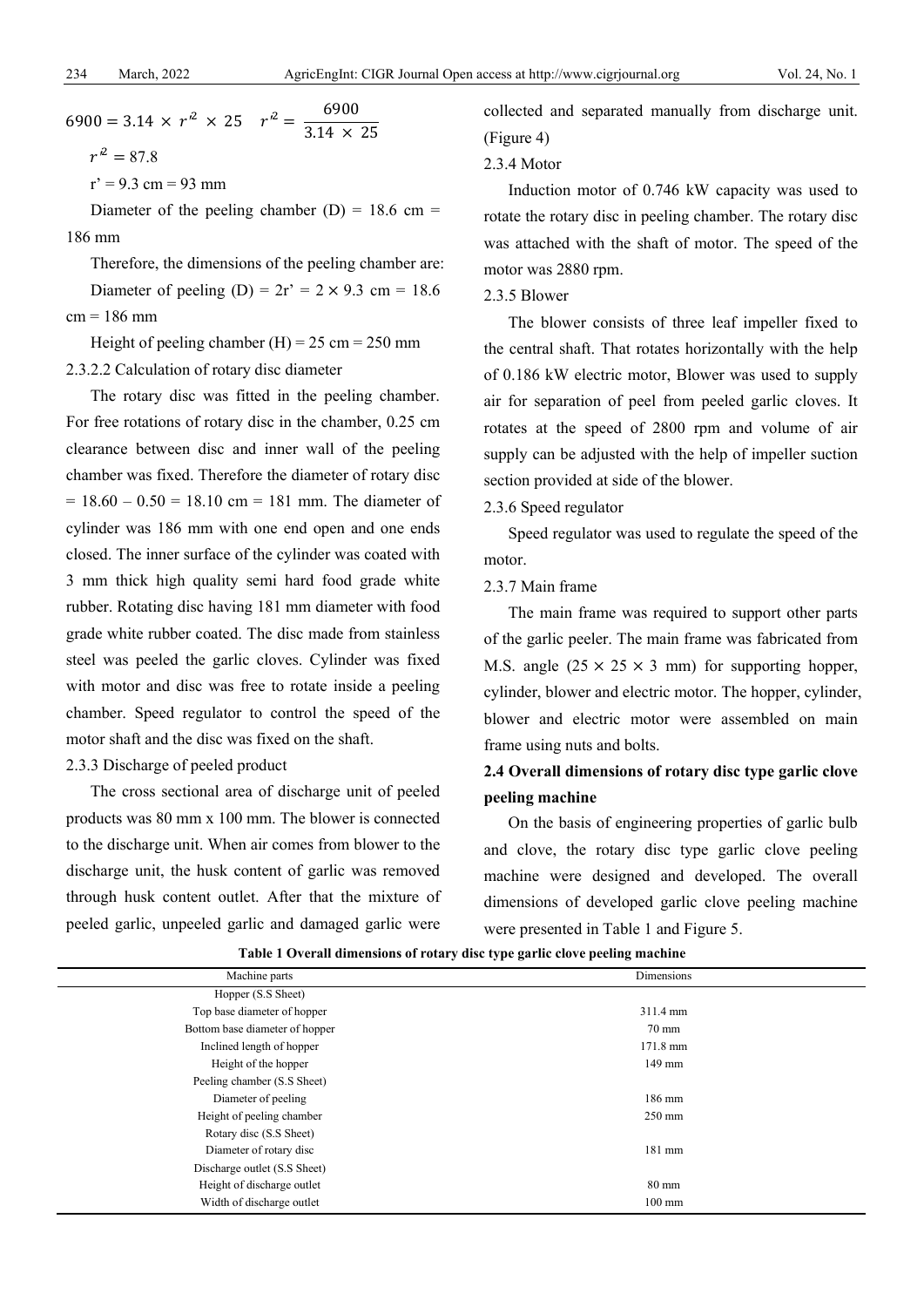| Discharge of husk (S.S Sheet) |                  |
|-------------------------------|------------------|
| Diameter of discharge of husk | $40 \text{ mm}$  |
| Length of discharge of husk   | $100 \text{ mm}$ |
| Main frame (M.S Sheet)        |                  |
| Length of frame               | 650 mm           |
| Width of frame                | $400$ mm         |
| Height of frame               | 350 mm           |
| Motor                         | $1$ HP           |
| Blower                        | $0.25$ HP        |
|                               |                  |



Figure 5 Rotary disc type garlic peeling machine

#### **2.5 Peeling efficiency**

The following formula was used to calculate the peeling efficiency as suggested by Sharma and Madhyan (1988)

$$
E = \left(1 - \frac{M_u}{M_t}\right) \times \left(1 - \frac{M_d}{M_t}\right) \times 100\tag{24}
$$

Where,

*E = Efficiency of peeling (%)*  $M_u$  = Mass of unpeeled garlic (g) *Md = Mass of damaged garlic (g)*  $M_t$  = Mass of total garlic used for peeling (g)

## **3 Results and discussions**

#### **3.1 Engineering properties of garlic bulb**

The engineering properties like: length, width, thickness, geometric mean diameter, spherisity, shape index, weight, number of clove in garlic bulb, bulb to waste ratio of the garlic bulb were determined at 41.69% moisture content. The details were shown in Table 2. 3.2 Engineering properties of garlic clove

The engineering properties like: length, width, thickness, geometric mean diameter, sphericity, shape index, weight of one garlic clove, weight of 1000 clove, volume, bulk density, coefficient of friction, angle of repose, moisture content, compressive force, terminal velocity, husk to clove ratio and clove to waste ratio of the garlic clove were determined at 41.69% moisture content. The details were shown in Table 3.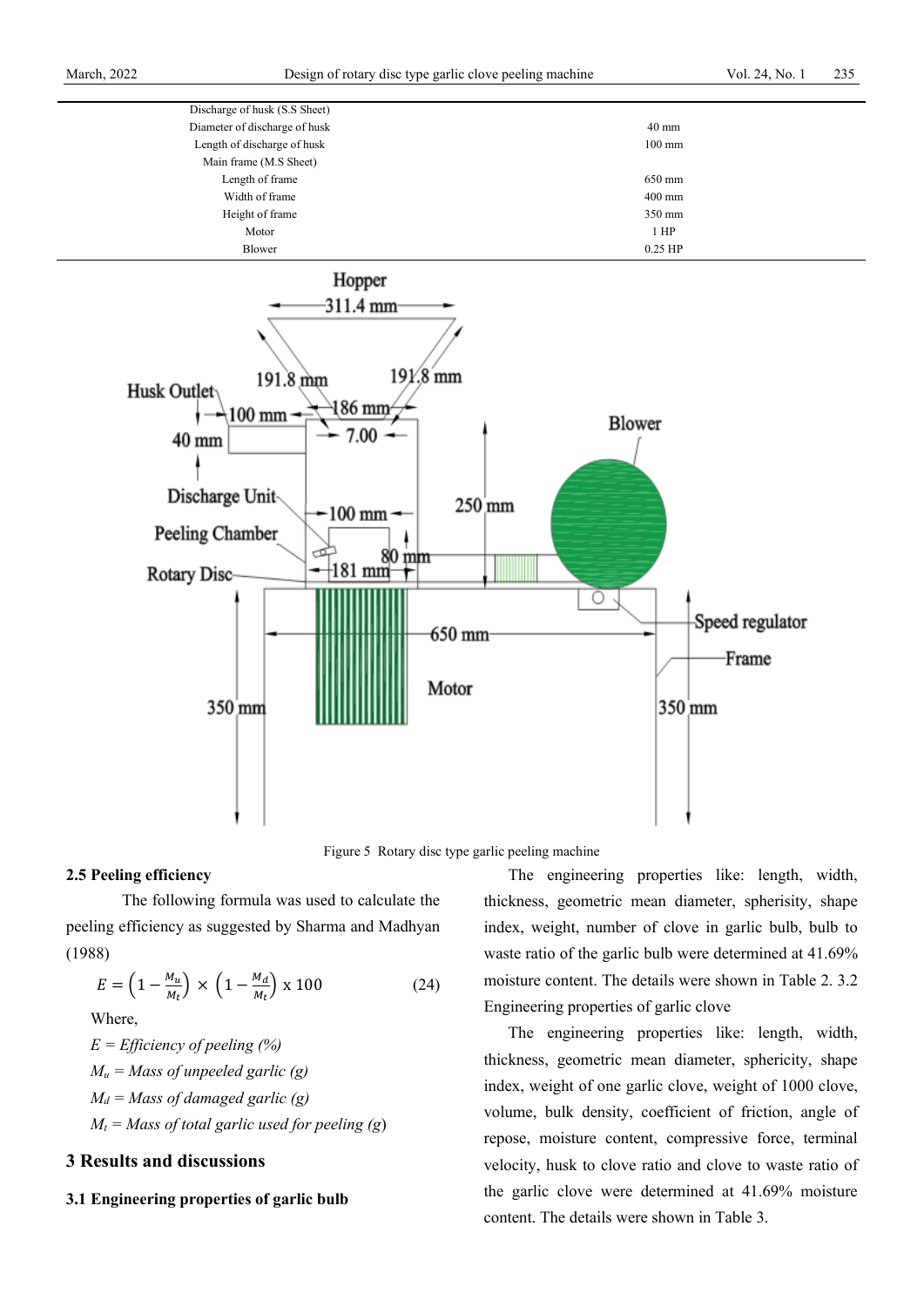| Engineering properties                               |                                                | Values |                   |  |  |
|------------------------------------------------------|------------------------------------------------|--------|-------------------|--|--|
|                                                      | Min.                                           | Max.   | $Mean \pm S.D.$   |  |  |
| Length of garlic bulb (mm)                           | 30.90                                          | 67.56  | $52.92 \pm 13.16$ |  |  |
| Width of garlic bulb (mm)                            | 34.70                                          | 49.13  | $41.03 \pm 3.94$  |  |  |
| Thickness of garlic bulb (mm)                        | 33.68                                          | 46.15  | $38.54 \pm 3.36$  |  |  |
| Geometric mean diameter of garlic bulb (mm)          | 33.28                                          | 52.27  | $43.99 \pm 5.41$  |  |  |
| Sphericity of garlic bulb                            | 0.69                                           | 0.98   | $0.82 \pm 0.10$   |  |  |
| Shape index of garlic bulb                           | 0.75                                           | 0.97   | $0.86 \pm 0.07$   |  |  |
| Weight of garlic bulb (g)                            | 17.12                                          | 26.81  | $20.41 \pm 9.69$  |  |  |
| Number of clove in garlic bulb                       | 15.00                                          | 27.00  | $23.00 \pm 3.78$  |  |  |
| Bulb to waste ratio                                  | 23.14                                          | 48.46  | $33.41 \pm 6.88$  |  |  |
|                                                      | Table 3 Engineering properties of garlic clove |        |                   |  |  |
| Engineering properties                               |                                                | Values |                   |  |  |
|                                                      | Min.                                           | Max.   | $Mean \pm S.D.$   |  |  |
| Length of garlic clove (mm)                          | 20.13                                          | 30.92  | $24.71 \pm 3.66$  |  |  |
| Width of garlic clove (mm)                           | 9.02                                           | 14.73  | $10.65 \pm 1.76$  |  |  |
| Thickness of garlic clove (mm)                       | 5.17                                           | 10.87  | $8.45 \pm 1.56$   |  |  |
| Geometric mean diameter of garlic clove (mm)         | 9.96                                           | 16.54  | $13.01 \pm 1.91$  |  |  |
| Sphericity of garlic clove                           | 0.49                                           | 0.59   | $0.53 \pm 0.03$   |  |  |
| Shape index of garlic clove                          | 0.62                                           | 0.92   | $0.75 \pm 0.1$    |  |  |
| Weight of one garlic clove $(g)$                     | 1.67                                           | 0.98   | $1.31 \pm 0.19$   |  |  |
| Weight of 1000 garlic clove $(g)$                    | 1420                                           | 1480   | $1448 \pm 0.02$   |  |  |
| Volume of one garlic clove $(cm3)$                   | 0.71                                           | 1.50   | $1.07 \pm 0.29$   |  |  |
| Bulk density of garlic clove ( $kg \text{ m}^{-3}$ ) | 429.73                                         | 435.65 | $432.4 \pm 2.58$  |  |  |
| Co efficient of friction of garlic clove             | 0.79                                           | 0.82   | $0.811 \pm 0.01$  |  |  |
| Angle of repose of garlic clove (°)                  | 38.41                                          | 39.48  | $39.07 \pm 0.44$  |  |  |
| Moisture content of garlic clove (%)                 | 40.46                                          | 42.38  | $41.69 \pm 1.07$  |  |  |
| Compressive force of garlic clove (kg)               | 11.29                                          | 14.31  | $12.82 \pm 1.27$  |  |  |
| Terminal velocity of husk (m s <sup>-1</sup> )       | 0.20                                           | 3.50   | $2.02 \pm 1.23$   |  |  |
| Husk to clove ratio                                  | 0.05                                           | 0.15   | $0.08 \pm 0.03$   |  |  |
| Clove to waste ratio                                 | 45.66                                          | 21.50  | $30.85 \pm 9.34$  |  |  |

#### **Table 2 Engineering properties of garlic bulb**

#### **3.3 Cost calculation of garlic peeling machine**

The cost of rotary disc type garlic clove peeling machine includes cost of stainless sheet, labour charges for cutting and welding of S.S sheet, cost of electric induction motor, cost of blower, cost of food grade rubber, cost of nut bolts screw, cost of M.S angle Iron, labour cost of welding of M.S angle iron and cost of speed regulator. The total cost of machine was presented and calculated in Table 4. The manufacturing cost of peeling machine was calculated \$ 137.

per hour, labour cost per hour and cost of electricity per

**Table 4 Manufacturing cost of peeling machine**

| Sr. No. | Description                                                    | Rate         | Material used            | Total material cost (\$) |
|---------|----------------------------------------------------------------|--------------|--------------------------|--------------------------|
|         | Stainless steel (SS 203) sheet thickness 2 mm.                 | \$4.04/kg    | $4.71 \text{ kg}$        | 19.0284                  |
|         | Labour charge for cutting and welding of stainless steel sheet | \$10.78      |                          | 10.78                    |
| 3       | Cost of 0.746 kW electrical induction motor                    | \$56.58/unit | 1 No.                    | 56.58                    |
| 4       | Cost of blower                                                 | \$29.64/unit | 1 No.                    | 29.64                    |
|         | Cost of food grade rubber                                      | \$5.39/kg    | 1 kg                     | 5.39                     |
| 6       | Cost of nut bolt screw etc.                                    | \$0.040/unit | $20$ Nos.                | 0.80                     |
|         | Cost of M.S. angle $(25 \times 25 \times 3 \text{ mm})$        | \$0.81/kg    | $5.50 \text{ kg}$        | 4.455                    |
| 8       | Labour charge for M.S. angle welding                           | \$ 0.61      | $\overline{\phantom{a}}$ | 0.61                     |
| 9       | Cost of speed regulator                                        | \$9.43/unit  | 1 No.                    | 9.43                     |
|         | Total cost of machine in US dollar (\$)                        |              |                          | $136.71 \approx 137$     |

## **3.4 Calculation of cost of operation of garlic peeling machine**

The fixed cost of rotary disc type garlic clove peeling machine includes cost of depreciation per hour, interest per hour and taxes, insurance and shelter charges per hour. The operating cost includes repair and maintenance cost

# unit.

## **Assumptions:**

Average annual use  $(H) = 730$  h

Life of garlic peeler  $(L) = 10$  years

Salvage value  $(S) = 10\%$  of initial cost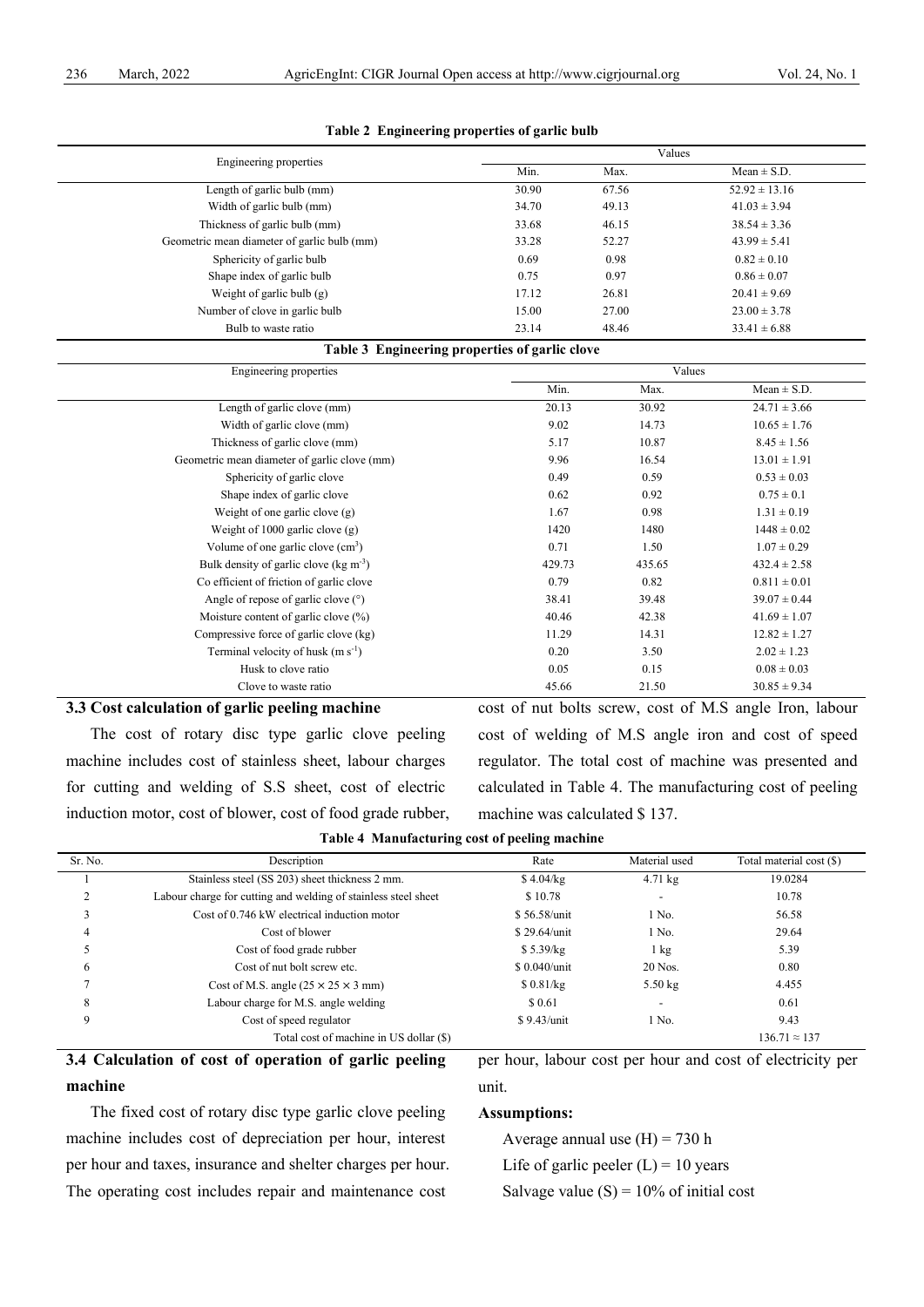| A. Fixed cost                                                                                 |                                                                                           |
|-----------------------------------------------------------------------------------------------|-------------------------------------------------------------------------------------------|
| Cost of garlic peeler with all accessories $(C)$ ,                                            | \$137                                                                                     |
| Depreciation/h, \$                                                                            | $\frac{137-13.7}{ }=0.0169$<br>$10 \times 730$                                            |
| Interest on investment/h ( $\omega$ 10 per cent per annum), \$                                | $\frac{137+13.7}{ } \times \frac{10}{ } = 0.000256$<br>$730 \times 100$<br>$\overline{2}$ |
| Taxes, insurance and shelter charges/h ( $\omega$ ) 2 per cent of initial cost per annum), \$ | $\frac{137 \times 2}{2} = 0.00375$<br>$100 \times 730$                                    |
| Total fixed cost/h, \$                                                                        | $= 0.0169 + 0.000256 + 0.00375$                                                           |
|                                                                                               | $=$ \$ 0.020908 $\approx$ 0.021                                                           |
| Fixed cost of the garlic peeler per hour, \$                                                  | $= 0.021$                                                                                 |
| <b>B.</b> Operating cost                                                                      |                                                                                           |
| Repair and maintenance cost/h ( $\omega$ ) 5 per cent of initial cost per annum), \$          | $\frac{137 \times 5}{2} = 0.00938$<br>$100 \times 730$                                    |

#### **Assumptions:**

I. One labour is required to utilize the full capacity of the peeler

II. Wage rate of \$ 2.40 per man per day of 8 hours

| Labour cost of one person $h^{-1}$              | $=$ \$ 0.30                                                      |  |
|-------------------------------------------------|------------------------------------------------------------------|--|
| Cost of electricity of 1.0 kWh                  | $=$ \$ 0.067                                                     |  |
| Cost of electricity of 0.74 kWh                 | $=$ \$ 0.04958                                                   |  |
| Total operating cost $h^{-1}$                   | $=$ \$ (0.30 + 0.067 + 0.04598)                                  |  |
|                                                 | $=$ \$ 0.417                                                     |  |
| Total cost of operation of peeler $h^{-1}$      | $=$ \$ 0.438                                                     |  |
| Maximum capacity of garlic peeler kg $h^{-1}$   | $=20$                                                            |  |
| Cost of peeling, $\frac{6}{5}$ kg <sup>-1</sup> | $= 0.438/20$                                                     |  |
|                                                 | = \$ 0.0219 kg <sup>-1</sup> $\approx$ \$ 0.022 kg <sup>-1</sup> |  |
|                                                 |                                                                  |  |

Fixed cost and operating cost of the garlic peeler per hour was calculated \$ 0.021 and \$ 0.417 respectively. The total cost of operation of peeler per hour was found \$ 0.438 and cost of peeling was calculated \$ 0.022 per kg.

#### **3.5 Performance evaluation**

During performance evaluation of rotary disk type garlic peeling machine, the following observations were found i.e. peeled garlic, unpeeled garlic, damaged garlic and husk content were found 83.90%, 7.71%, 3.10% and 5.29% respectively. The peeling efficiency of rotary disc type garlic clove peeling machine was found to be 89.43%. The power consumption and specific energy consumption were found 0.73 kWh and 0.049 kW/kg respectively during peeling process.

#### **4 Conclusions**

The developed garlic peeler was compact, portable and may be utilized in garlic processing industries, big restaurants, and hotels. This device can be protects the fingers from the health issues like irritation in fingers and nail breakings. This peeling machine also saves time of the user and providing better efficiency with low cost. The manufacturing cost of peeling machine was found to be \$ 137. The total cost of operation of peeler per hour

was found \$ 0.438 and cost of peeling was calculated \$ 0.022 per kg. The peeling efficiency of rotary disc type garlic clove peeling machine was found to be 89.43%.

#### **References**

- Abalone, R., A. Cassinera, A. Gastón, and M. A. Lara. 2004. Some physical properties of amaranth seeds. *Biosystems Engineering*, *89*(1): 109-117.
- Abd-Alla, H. E. 1993. Effect of coating process on seeds viability and some physio-mechanical properties of Egyptian cotton. *The Journal of Agricultural Science*, 18(8):2384-2396.
- Abd-Alla, H. E., S. M. Radwan and E. H. El-Hanfy. 1995. Effect of some physical properties of rice grains on milling quality. *Misr Journal of Agricultural Engineering*, 12(1):143-155.
- AOAC. 2000. *AOAC- Official Methods of Analysis*, Washington DC, USA: AOAC.
- Bahnasawy, A. H. 2007. Some physical and mechanical properties of garlic. *International Journal of Food Engineering*, 3(6):1- 18.
- Bakhtiari, M. R., and D. Ahmad. 2015. Determining physical and aerodynamic properties of garlic to design and develop of a pneumatic garlic clove metering system. *CIGR Journal*,17(1):59-67.
- Chandrasekar, V. and R. Viswanat. 1999. Physical and thermal properties of coffee. *Journal of Agricultural Engineering Research*, 3(6):227-234.